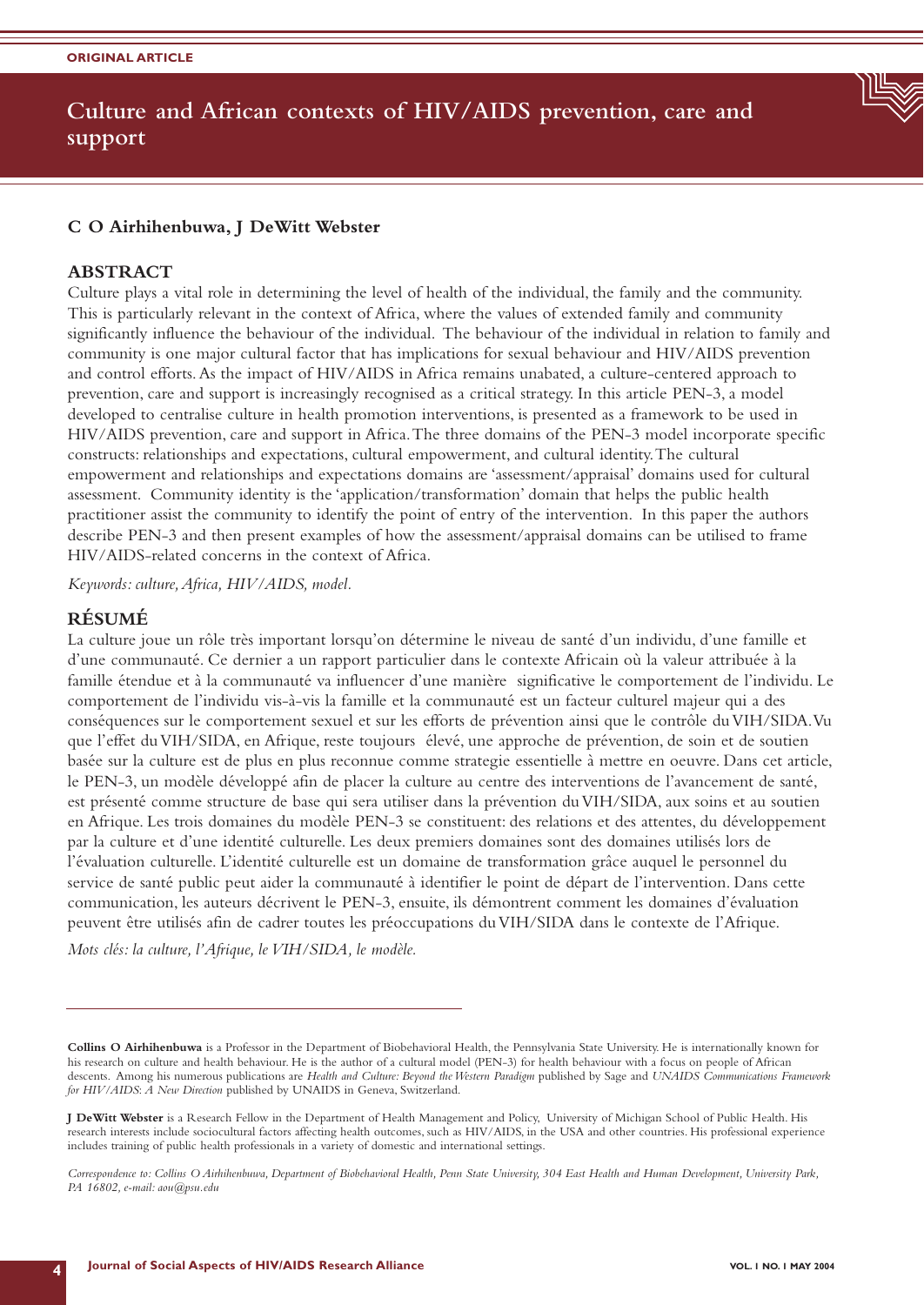#### **Introduction**

Culture has been shown to have both positive and negative influences on health behaviours. Indeed, culture is often shown to be a factor in the various ways that HIV/AIDS has impacted on the African population.These factors range from beliefs and values regarding sexuality (including when to become sexually active and the number of sexual partners) and condom use in South Africa (Shisana & Simbayi, 2002), to the cultural definition of sexual orientation in the context of HIV/AIDS in Senegal (Niang, Tapsoba,Weiss, Diagne, Niang, Moreau, *et al*., 2003). While HIV infection in hospitals and clinics through use or reuse of unsterile needles has gained attention recently (Gisselquist, Potterat, Body & Vachon, 2003), preventing this route of infection would require an understanding of culture, including value and reliance placed on the importance of 'injection' that may lead to use of unsterile needles outside clinical settings.A related issue is the cultural practice that encourages vagina dryness for enhanced friction for the penis (Kun, 1998). Parker and Aggleton (2003) examined the influence of the broader contexts of culture in AIDS-related stigma and accompanying denial, and concluded that stigma could not be fully examined outside the cultural contexts that give it meaning. In a 3-year project funded by UNAIDS to develop a new direction for HIV/AIDS prevention in African, Asia, Latin America and the Caribbean, culture was one of the five key domains that was recommended to become central in HIV/AIDS prevention, care and support, particularly in Africa (Airhihenbuwa, Makinwa & Obregon, 2000).These and other sociocultural issues stress the need for culture to be at the centre of Africa's prevention and control efforts.

Mazrui (1986, p. 239) defines culture as 'a system of interrelated values active enough to influence and condition perception, judgment, communication, and behavior in a given society'. Hahn (1995) emphasises the role of culture and society in relation to sickness and healing, and highlights the use of language in the understanding of illness concepts. Furthermore, Brody (1987) posits that one's cultural belief system influences one's social roles and relationships when one is ill. Finally, Lupton (1994) postulates that the practice of medicine is a cultural production, particularly with respect to the focus on the body rather than the contexts that define and shape the body.

Regardless of the disciplinary basis on which the definition is advanced, it is generally understood that culture is the foundation on which health behaviour in general and HIV/AIDS in particular is expressed and through which health must be defined and understood.This realisation of cultural centrality to health has resulted from the need to question and examine critically the assumption inherent in Westernbased conventional theories and models, which postulate that health behaviour is a-cultural. It is not that the study of culture is new; nor is its relationship to health behaviour recent.The scholarship of questioning the epistemological assumptions inherent in knowledge production is exemplified in the work of scholars like Frantz Fanon (1986), Valetin Y. Mudimbe (1988), Oyeronke Oyewumi (1997), and a number of others.These scholars provided the framework within which to recognise the limitations of Western models and the possibilities of hitherto marginalised African ways of knowing as the appropriate anchor for a cultural model for understanding Africa and its people. Culture as a central feature in understanding health behaviour by social and behavioural scientists is recent, both in the approach taken and the representations it provides.

A central feature in the study of culture is the role of tradition and it is in this respect that the role of HIV/AIDS has been most devastating. In the area of mental health, culture and language are demonstrated to be key in providing effective mental health services to South Africans and indeed other Africans who need such services (Swartz, 1998).This is particularly relevant in Africa, where HIV has either eroded or threatened many positive traditional responses to disease prevention in African cultures. Indeed, not only is the traditional mechanism for addressing health and illness eroded, but failure to adopt new practices and new behaviour is often seen as cultural retrogression. One example is the isolation (resulting from stigma) of the sick HIV-infected person in cultures where the sick are traditionally cared for by families and communities.This reality makes it even more critical that we understand the role of culture in defining, regulating and maintaining behaviour in the context of health in general and HIV in particular.

Results of several years of research and programme evaluation in African countries show that centralising culture and language in health behaviour interventions is crucial to health promotion and disease prevention.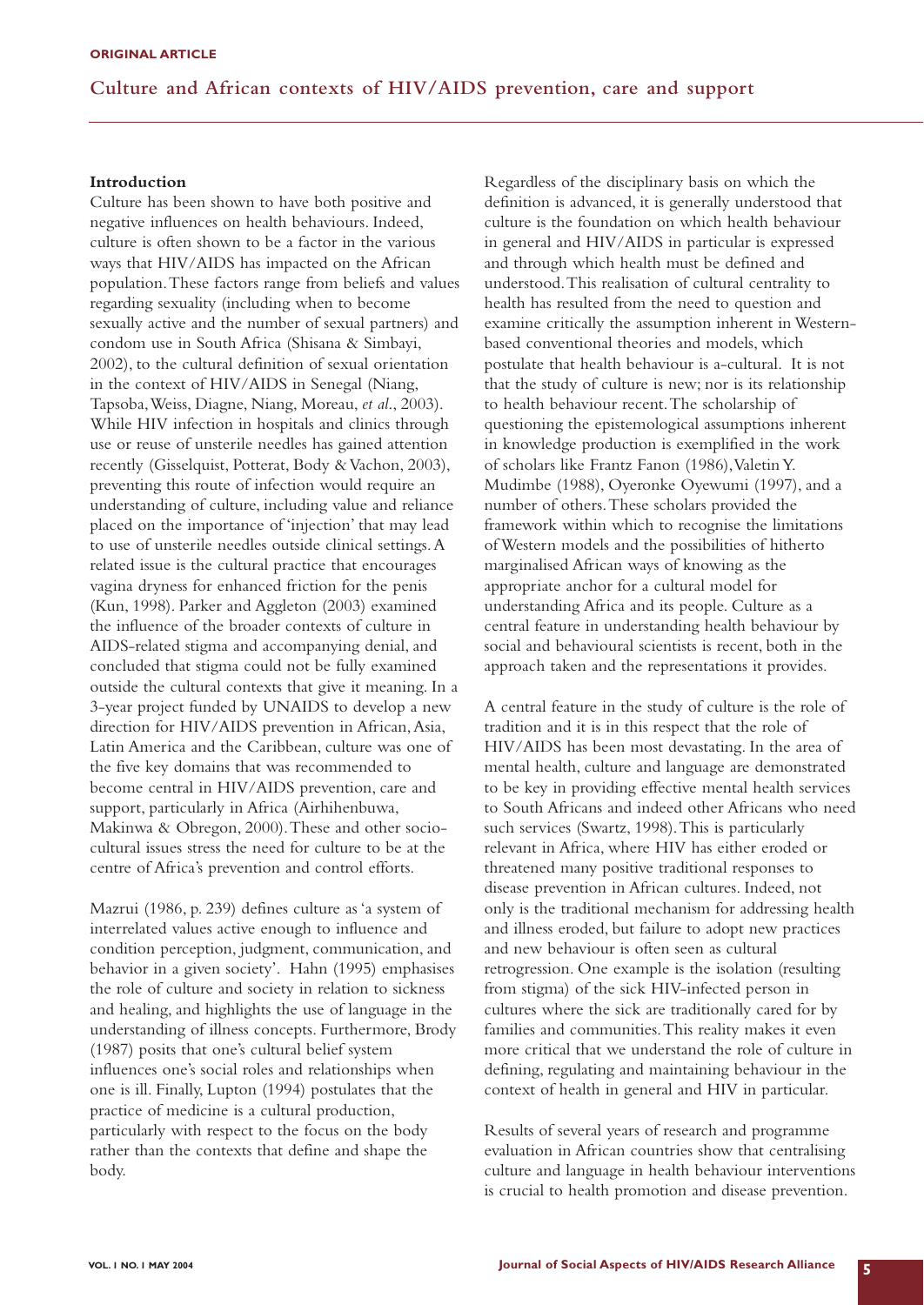The primary objective of this paper is to offer a conceptual analysis for using a culturally based strategy for implementing and evaluating HIV/AIDS prevention, care and support in Africa. In order to meet this objective, we will apply the PEN-3 model, a model that addresses culture in the development, implementation and evaluation of health promotion programmes (Airhihenbuwa, 1989, 1993, 1995, 1999).

### **Limitations of the past**

The reliance on intervention strategies developed for Western countries to 'solve' health problems in African countries owes its origin to institutions of higher learning that train students under the assumption of a universal approach to learning and behaviour. According to Mudimbe (1988), both Western and African scholars have been using categories and conceptual systems of learning which depend on Western cultural logic.While the pre-independence generation of African intellectuals (such as Nkrumah, Nyerere, and Senghor) focused on Africanising political power by transforming strategies for ideological succession, the new generation of scholars prefers to advance an African-based cultural strategy to address African issues and problems. One process to achieve this goal is what Mudimbe refers to as 'epistemological vigilance'. This process is used to challenge scholars to critically examine Western cultural logic that is being masqueraded as a universal truth, so that a more culturally appropriate strategy is advanced based on African ways of knowing.

In his classic book entitled *Black skin, white masks*, Frantz Fanon (1986) lamented the impoverished yet strangulating methods and contents of school curricula developed for colonial education in African countries. According to Fanon, the coloniser's educational goal was to turn the African into a 'white man' through the educational system.When in the end these Africans retained their cultural ways of knowing and resisted being Westernised in their thinking and behaviour, the colonisers abandoned them and told them that 'you have an indisputable dependency on the white man' (Fanon, 1986, p.216).This practice of promoting inadequate curriculum strategy for educating a population and subsequently blaming them for failure to achieve expected outcomes, holds true today. Only this time, the curriculum focuses on individual behaviour change when the reality is that behaviour, particularly health behaviour, occurs in the context of cultures and, furthermore, is either reinforced or

resisted through family, government and spiritual institutions.

However, one primary area where Africans maintained their cultural logic, even though they were exposed to Western ways of knowing, is in the role of the collective rather than that of the individual in health behaviour (Gyekye, 1997).When it comes to health behaviour research, it has been shown that the individual-based public health intervention strategy has failed Africans.This was the primary conclusion of the 3-year project funded by the UNAIDS to examine existing strategies for HIV/AIDS prevention and recommend future direction (UNAIDS/Penn State, 1999). In this 100-page report, the limitation of the individual-based prevention model was addressed in detail.This framework, with culture as the domain that transcends all other domains, is now used by the Southern and Eastern African region of UNICEF as its model for HIV/AIDS communication activities. The framework has been adopted in Ethiopia in the development of the national response to HIV/AIDS (UNAIDS,April 2003).The PEN-3 model was identified in the framework as an organising frame for implementation and evaluation of the domain of culture. Subsequent reports echoing the importance of social culture contexts of behaviours, and the limitation and failures of the individual-based model of HIV/AIDS prevention, have been published by such international organisations as the Panos Institute in London (Dean, 2002).What is needed is a cultural model that addresses the health behaviour of African collectives rather than their individuality.

## **Possibilities for the future**

PEN-3 is a cultural model that was developed by Airhihenbuwa in 1989, to guide a cultural approach to HIV/AIDS in Africa. It has been applied to child survival intervention in Nigeria (for case analysis, see Airhihenbuwa, 1993,1995) and HIV/AIDS in Zimbabwe (Gwede & McDermott, 1992). More recently it has been used for planning and analysis of health intervention research related to cancer (Erwin, Spatz, Stotts, Hollenberg & Deloney, 1996; Paskett, Tatum, D'Agostino, Rushing,Velez, Michielutte, *et al*. 1999) and intervention research related to cardiovascular risks reduction (Walker, 2000). Finally, it has been used to guide an evaluation of cultural interpretations and meanings of the use of female condoms to reduce HIV/AIDS in South Africa (Webster, 2003). It has also been used to describe the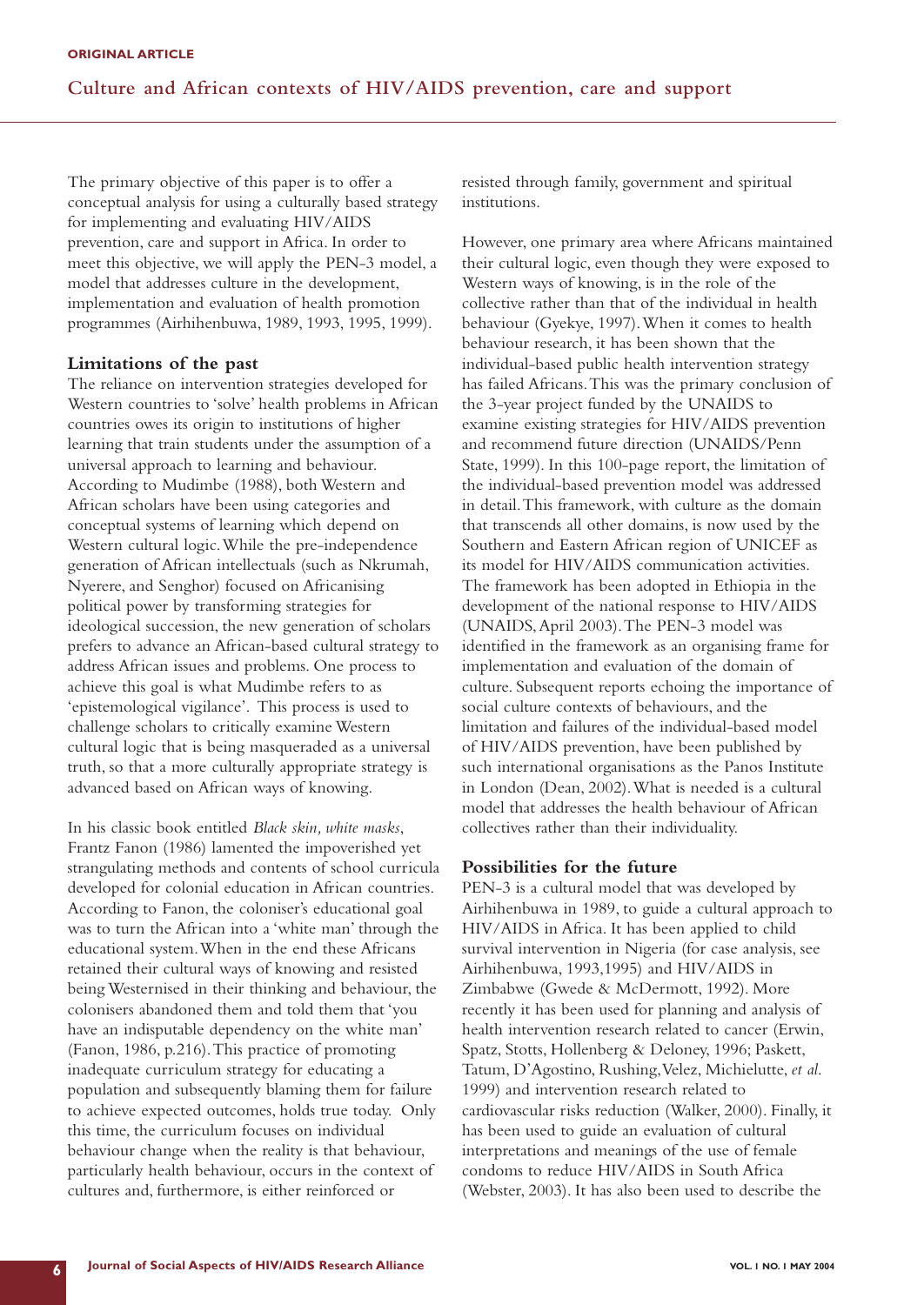planning, implementation and evaluation of health interventions (Green & Kreuter, 1999; Huff & Kline, 1999). The model is composed of three primary domains, each with three components.The three primary domains are: cultural identity, relationships and expectations, and cultural empowerment. Once a health issue has been identified, such as HIV/AIDS, a  $3 \times 3$  table is created to assess and appraise the interaction between the domain of relationships and expectations, and the domain of cultural empowerment.These two domains will be discussed first, followed by a discussion of the third domain of cultural identity.The cultural identity domain is used to determine the point of intervention entry. Once the critical issues have been agreed upon through group consensus using the  $3 \times 3$  table (see Table 1), a decision is made as to the nature and focus of and reason for the intervention, based on the cultural identity domain. Fig. 1 shows the PEN-3 model.A discussion of the three domains of the PEN-3 follows.



### **Relationships and expectations**

Conventional individual-based models of behaviour change tend to focus on perceptions, resources, and the influence of family and friends in making healthrelated decisions.This domain of PEN-3 focuses on these same characteristics of behaviour, but from the point of view of how cultures define the roles of persons and their expectations in family and community relationships. In this way, personal actions are examined as functions of broader social cultural contexts.

The construction and interpretation of behaviour are usually based on the interaction between the perception we have about that behaviour, the resources and institutional forces that enable or

disenable actions, and the influence of family, kin and friends in nurturing the behaviour. The three categories of relationship and expectation are:

• **Perception** — knowledge, beliefs and values in decision making that are focused on either individuals or groups, or the complementarity of emotion and rational cues to behavioural actions.An example of this component is the knowledge/belief that HIV causes AIDS and the knowledge/belief that HIV/AIDS is a problem of Africans/blacks as may be represented on billboards.

• **Enablers** — resources and institutional support, socio-economic status, wealth (assets over liability) as a measure of resources and power, and costs and availability of services such as drugs for treating HIV. An example of this category could be the absence of antiretroviral (ARV) therapies and a culture of activism that have led social movements to force drug manufacturers to reduce the price of AIDS drugs.

• **Nurturers** — supportive and/or discouraging influences of families and friends including eating tradition, community and events, spirituality and soul, values of friends (e.g. alcohol consumption), and marriage rules and expectations.An example of this category could be a culture of caring for the sick at home on the one hand and on the other hand a patriarchal practice of subordinating a widow's autonomy to the authority of her in-laws as in wife inheritance.

#### **Cultural empowerment**

Culture and empowerment are two words that are almost never used as a coupled term because of the way in which culture is often represented as a barrier and empowerment as a strength.The domain of cultural empowerment is thus an affirmation of the possibilities of culture, which range from positive to negative.

Culture as an instrument of empowerment is born of the belief that culture represents the continuum of good, indifferent and bad.The goal of cultural empowerment is to ensure that an intervention is developed with the idea of *not* only the bad in mind, but to also to promote the good and recognise the unique or indifferent aspects of culture.As a result, this model insists that regardless of the point of intervention entry, the positive aspects of behaviour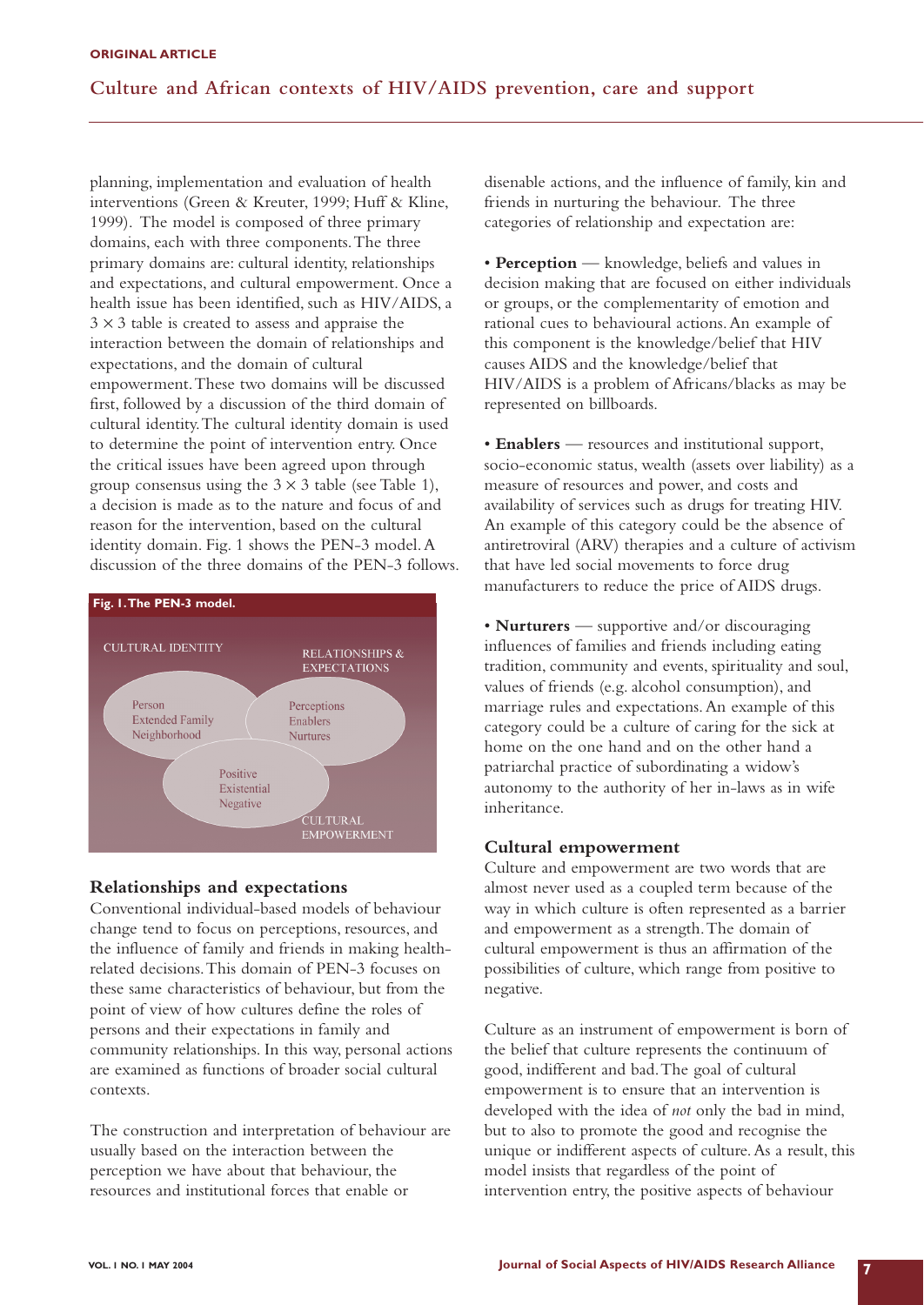and culture must be identified as the first priority, otherwise the interventionist could become part of the problem (Airhihenbuwa, 1999).The cultural empowerment domain is thus composed of three categories:

• **Positive** — values and relationships that promote the health behaviour of interest.An example is the traditional healing modality, given that each culture has its strategies for dealing with health problems including sexually transmitted infections.There are also factors such as non-market values, to the extent that cultural values cannot all be subsumed into measurable parts that are quantifiable in monetary gain or loss.An example of this category is *ukhusoma* (a Zulu term for the cultural practice of non-penetrative sex).

• **Existential** — values and beliefs that are practised in the culture but pose no threat to health. Interventionists should not blame these values for failed interventions.An example is what Airhihenbuwa (1999) refers to as *language elasticity* in relation to the various codes and meanings of languages whereby language of flexible principles should not be judged by the rules of language of rigid principles. Even the same language, such as English that may be spoken in different parts of the world, has different meanings that are culturally coded.Another existential quality is represented in cultures of face-saving, particularly in Asia and Africa, in the sense of the importance of family judgment of action taken or not taken relative to a given behaviour. A final existential quality is orature or orality in terms of interventions that should ensure consistency between the intervention communication strategy and that used in the culture. For example, there are some common characteristics of many African cultures, such as the value of extended family. However, there are also different political experiences, such as that of apartheid in South Africa, that directly affect the present constitution of South African culture. For example, racism is an important factor to be considered in the internal politics and social arrangement in South Africa compared with other African countries.

• **Negative** — values and relationships examining the contexts of behaviour, including policy environment; income and wealth of individuals, communities and society, the position of women in society relative to decisions about sexuality, and the spiritual contexts of the health behaviour in question. Examples of this category include social arrangements that lay a foundation for inequity such as racism, differential housing and education, a caste system that may privilege certain families over others in leadership, the militarisation of behaviour that has resulted from years of military dictatorships in a country like Nigeria.

## **Cultural identity**

Identity as a cultural marker has always been a contentious point for scholars. Since demographic variables as identity markers are commonly used to measure how individual differences may explain and/or predict problem behaviour, identity is considered useful almost exclusively in measuring problems and deviance. This tendency to use identity to explain problems is the reason for the existing debate about the use of race and ethnicity as identity markers for US ethnic minorities. W.E.B. Dubois' (1969) celebrated prophesy that the problem of the 20th century would be the problem of the colour line has emblemised the tensions that result in this debate – determining whether race and ethnicity or culture is the more important marker. However, the only issue to be addressed is not between race and culture, but how embracing multiple identities (hybridity) is experienced by men and women in different cultures.

The notion of double consciousness advanced by Dubois (to explain the simultaneously lived experience of a black man living in both black and white worlds) is extended and deepened by Darlene Clarke-Hines (1993, p. 338) who counter-posed that 'instead of writing,"One ever feels his twoness", he (Dubois) would have mused about how one ever feels her "fiveness": Negro,American, woman, poor, Black woman'.Thus, multiple identities for many combined race and gender in producing a subject who either has voice or is voiceless. Multiple identities may very well be the reality of many people of African descent.An African South African (such as a Zulu) might out of necessity embrace the lived experiences of being a Zulu (ethnicity), English (language),Afrikaans (oppressed experience) and poor person.Thus, McKoy (2001) in the book entitled *When whites riot* argued that the discourse on race is a critical politics in South Africa, as it is in the United States. However, there are many African countries that experience a different kind of multiple consciousness, which may not include a factor of race in their national politics, at least not in their nation-state social arrangements, even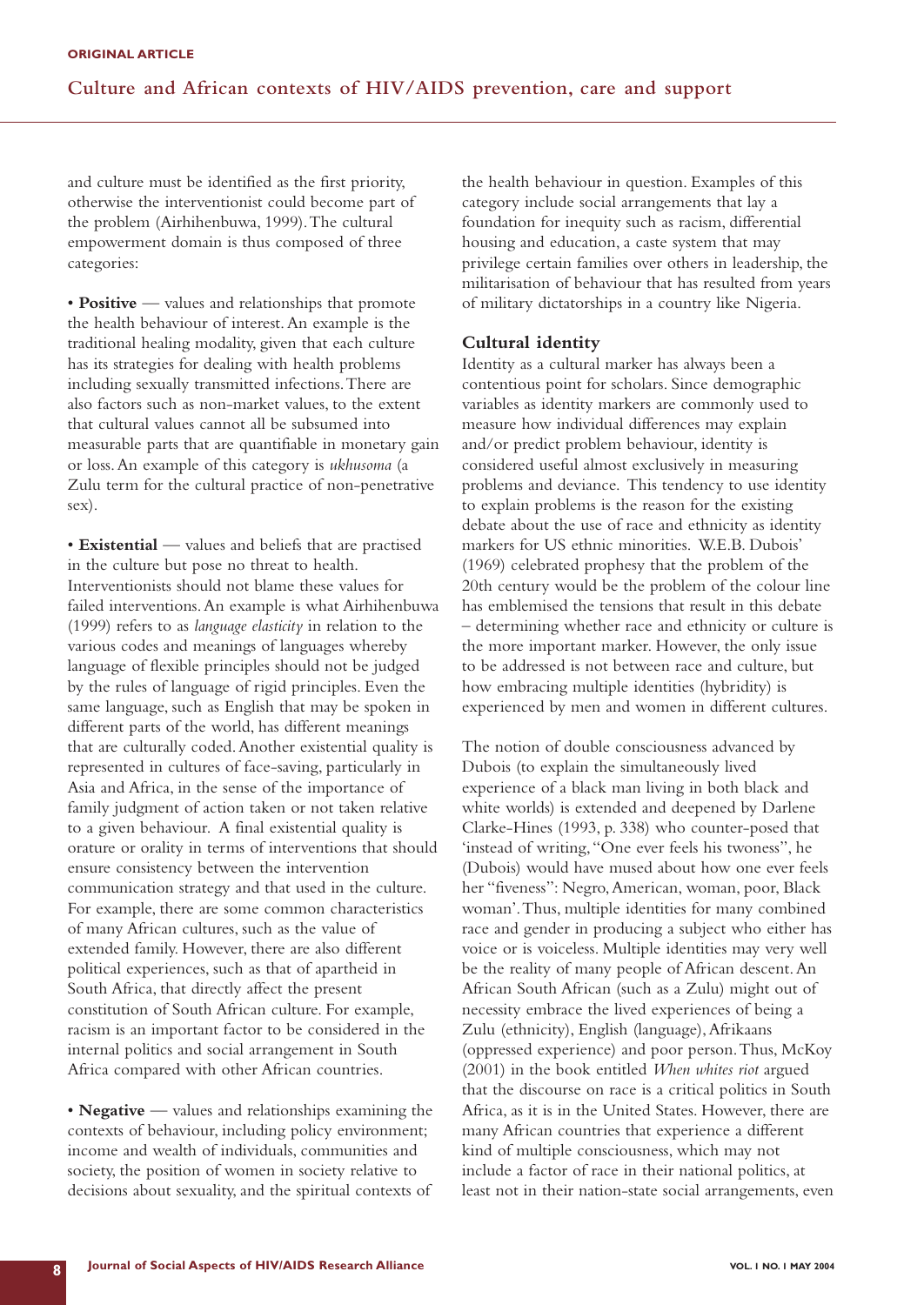though race continues to play an important role in their international politics.

However identity markers are signified, a central issue is how such identities influence decision making, as we have observed in the funding of ARV drugs by Western governments or the indifference shown by the United States and Europe over the control of malaria in African countries (Garrett, 2000). Specifically, how are health behaviours such as HIV/AIDS-related stigma produced through these multiple identities that are manifested in individuals in the contexts of families and communities? Whatever one's knowledge/beliefs about forms of identity, what is key is that cultural identity is an important intervention point of entry.

In the application of PEN-3, as will be discussed later, the interventionist first creates a  $3 \times 3$  table. Having completed the categories in the table, it is necessary to identify the point of intervention entry with the understanding that there could be multiple entry points for addressing the social contexts and behaviours that have been identified for promotion and/or change.This process removes the assumption that all interventions should focus on the individual, thus leading to the development of billboards and other media messages that may not address the context of behaviour change.The three components of the domain of cultural identity are:

• **Person** — the degree to which the person may be dealing with the notion of double consciousness, the degree to which the cultural context and language of the culture focuses on seniority (as with the Edos and the Yoruba of Nigeria) rather than gender (as with the English and French), and qualitative reasoning which means the behaviour does not change as a result of quantitative reasoning, such as knowing the prevalence rate of HIV in one's community or knowing how to put on a condom. For example, for intervention point of entry, some programme interventions have focused on training wives about condom use when the problem is the husbands' refusal to use condoms.A husband's refusal however may be conditioned by what he perceives to be his role (positive or negative) and expectation as a 'good husband'.

• **Extended family** — intervention may need to focus on gender and generation depending on the focus of the intervention, consumption patterns

relative to the role of food in maintaining good health, and communication channels relative to the direction of communication, particularly in cases where an older person believes that they cannot discuss sex with a younger person.The former Health Minister of Zambia, Dr Luo, expressed this cultural value in an article in *The New York Times* (McNeil, 2002, p.A11) where she was quoted as saying that 'in my country, it's taboo for a person like me to discuss sex with someone younger'. In another example, a husband's mother might be the source of certain behaviours that need to be changed, given her influence on the relationship and expectation of the wife and her husband, particularly in sexual negotiation.Thus, certain interventions could focus on the mother-in-law in her role within the context of the family.

• **Neighbourhood** — this relates to a community's capacity to decide on billboard advertising and communication in their community, or the economic status and power structure of the community in dealing with HIV education from a culturally appropriate perspective. For example, in South Africa some billboards on HIV/AIDS prevention in white communities have black/African faces on them.This has raised concern among Africans, in what is considered to be an example of the racialisation and 'othering' of HIV/AIDS that has lead to a false sense of security among whites. If indeed billboards influence behaviour change, then assessment of one's vulnerability could be formed based on the images to which one is exposed in the community.

The PEN-3 model can be used effectively to address HIV-related stigma, which continues to impede prevention and control efforts in African communities, as in other places. What follows is a description of HIV-related stigma and its impact. Stigma examples are used to show how the PEN-3 model might be used to guide interventions.

#### **HIV-related stigma**

Donor agencies and governments have, in recent years, come to recognise the prevailing need to address HIV/AIDS-related stigma in order to impact HIV prevention, treatment and care. For example, the 13th International AIDS Conference held in Durban, South Africa in 2000 had as its theme 'breaking the silence'. This was the first time since its inception that the conference was held in Africa, a long overdue attempt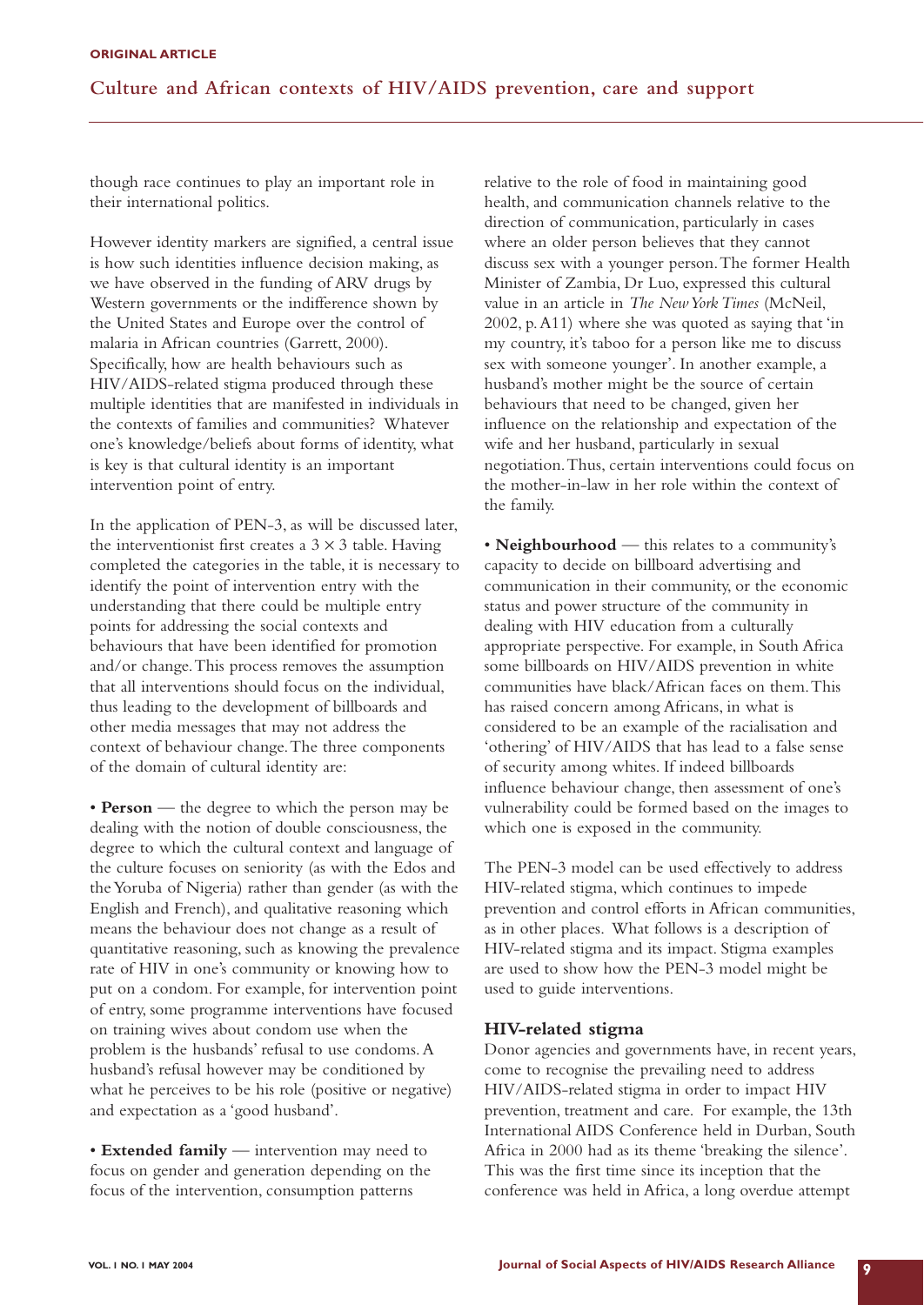to highlight the devastating effect the disease has had on the continent. In his speech at the conference's opening ceremony, Peter Piot, Executive Director of UNAIDS, stated:'HIV stigma comes from the powerful combination of shame and fear. HIV is transmitted through sex and so is surrounded by taboo and moral judgment… giving in to HIV/AIDS by blaming others for transmitting HIV creates the ideal conditions for the virus to spread: denying there is a problem, forcing those at risk or already infected underground, and losing any opportunity for effective public education or treatment and care' (Piot, 2001 paragraphs 4 & 5).

The 14th International AIDS Conference held in Barcelona, Spain in 2002 continued emphasising the importance of eliminating stigma in combatting the epidemic, with a series of stigma-related keynote addresses, panel discussions, workshops and lectures (XIVth International AIDS Conference, 2002). In addition to international conferences, donor organisations and international NGOs have conducted HIV/AIDS-related stigma and discrimination research and developed reports and other documents to assist governments and relevant organisations in addressing stigma in their populations.As part of its Best Practices Collection, UNAIDS (2000a) developed '*A conceptual framework and basis for action: HIV/AIDS stigma and discrimination*' as part of its focus for the World AIDS Campaign for the years 2002 - 2003.

Africa is not immune from HIV/AIDS stigma-related discriminatory practices and human rights abuses, particularly in the light of the overwhelming impact of the disease in the region. Discrimination and abuses take place in families, communities, schools, places of worship and employment, and in health care settings (UNAIDS, 2002b). Given the increasing devastation of the pandemic in the region, it is critical that solutions to control the epidemic be based on African realities — hence the focus on a culture-based solution.

## **Application of the PEN-3 model**

The first step is to develop a  $3 \times 3$  table to produce nine categories.This is done by crossing the components of the domain of cultural empowerment (i.e. positive, existential, negative) with the domain of relationships and expectations (i.e. perception, enabler, nurturer).

| <b>Table I. CULTURAL EMPOWERMENT AND</b><br><b>RELATIONSHIPS OR EXPECTATIONS</b> |                    |                 |
|----------------------------------------------------------------------------------|--------------------|-----------------|
| <b>Positive</b>                                                                  | <b>Existential</b> | <b>Negative</b> |
|                                                                                  | っ                  |                 |
|                                                                                  | 8                  | 6<br>9          |
|                                                                                  |                    | 5               |

The following are the nine categories and HIVspecific examples from African lessons learned:

**1. Positive perception** — refers to knowledge, attitudes and/or beliefs that positively influence decisions about HIV/AIDS prevention, care and support.A critical aspect of this category is contextual values that allow one to see HIV as the result of one's behaviour rather than one's identity. It has been argued (Airhihenbuwa, 1999) that identifying positive aspects of community perception should be a requirement for initiating any behavioural intervention that is anchored in culture.An interventionist who is not able to identity positive aspects of a culture relative to a given disease has no business being in such cultural contexts, because he or she would end up blaming the culture for their failure at the end of the programme. For example, it is indeed the cultural practice of taking care of loved ones at home that made it possible to capitalise on home-based care as an effective strategy for care and support of persons living with HIV and AIDS.

2. Existential perception — refers to knowledge, attitudes and/or beliefs that influence decisions about HIV/AIDS prevention, care and support in a manner that could be described as unique to that culture. Such perceptions are often not positive or negative but do reflect characteristics and qualities that help to explain certain values of the people. Family and/or community are stigmatised but may also be protected if an individual family/community member is HIVinfected.Adoption as a practice has often been used to describe the caring for a child by parent/s who are not the child's biological parents.When addressing the issue of adoption in African cultures, it is not unusual for some cultures to be referred to as not believing in adoption. However, the very notion of extended family means that adoption becomes a normal feature of such an arrangement, even though those parents in extended family caring for a non-biological child may not consider those children as adopted.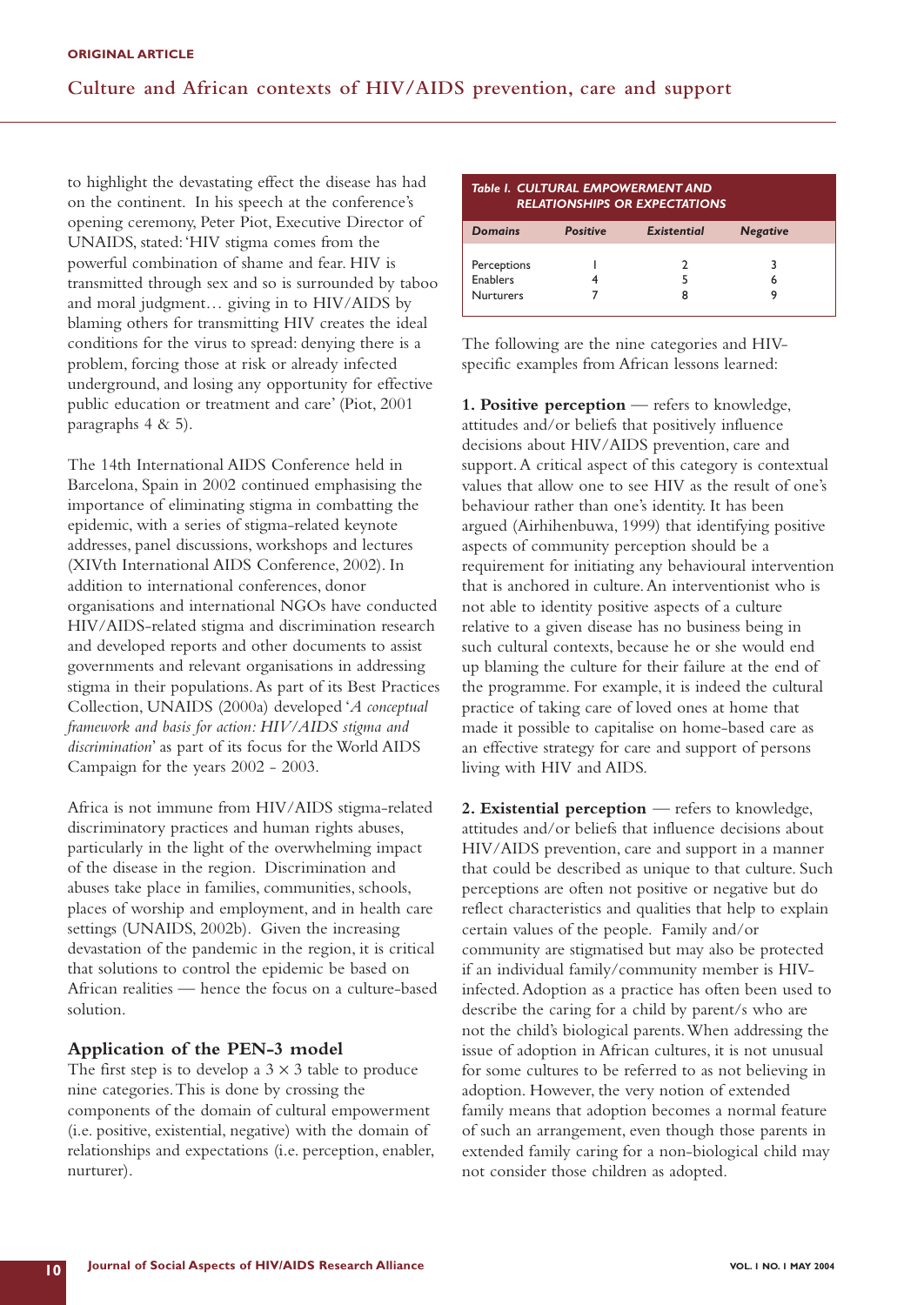**3. Negative perception** — refers to knowledge, attitudes and/or beliefs that negatively influence decisions about HIV/AIDS prevention, care and support.This represents quite often the only focus of behaviour intervention, to the exclusion of others. Myths and misconceptions about HIV infection lead to discrimination and human rights abuses. Changing these perceptions often depends on a clear understanding of the other category of perceptions described above. For example, addressing the belief that HIV is somebody else's problem often requires an understanding of what is considered (and why) a health problem within the cultural frame of reference and what types of health behaviours are considered to be positive. Mothers who claim that their child died of witchcraft, when AIDS is the actual cause of death, are considered ignorant of HIV knowledge and transmission. In a climate of stigma, it is quite plausible for a mother to defer to a culturally acceptable explanation for a child's death even when she is aware of the actual cause of death.This is not unlike an overweight woman in a study, whose explanation for her weight status was to state falsely that she was the mother of two children.When she later gave an explanation, it was that being overweight was culturally more acceptable for a woman who had had children than a woman like her who had never had a child.

**4. Positive enablers** — refers to availability, accessibility, acceptability and affordability of resources needed to support positive preventive health decisions and actions. National leaders' (presidents and heads of state) openness about discussing HIV can decrease stigma and guide effective policy (Diop, 2000).The role of government policy has been noted in the success of the consistently low incidence and prevalence of HIV/AIDS in Senegal, and the continuous decline of new cases of HIV in Uganda and more recently Zambia.

**5. Existential enablers** — refers to availability, accessibility, acceptability and affordability of resources that are traditionally available in the community or society for support of preventive health decisions and actions. It is now evident that traditional healers in Senegal have developed a treatment regimen for successfully treating HIV.A similar effort is currently in progress in South Africa, where an AIDS treatment drug developed by traditional healers is currently undergoing clinical trials at the Medical Research Council, with promising initial results.

**6. Negative enablers** — refers to the lack of available, accessible, acceptable and affordable resources needed to promote positive preventive health decisions and actions. Religious leaders' reluctance to discuss HIV openly can promote stigma or blaming HIV/AIDS on other groups.The refusal of governments to provide ARV treatment to persons living with HIV/AIDS clearly presents a disenabling environment for effectively addressing HIV/AIDS. Clearly, one reason that has been cited for refusing to be tested for HIV has been the absence of ARV treatment. An enabling environment is critical to effectively reducing and eliminating stigma.

**7. Positive nurturers** — refers to influences of significant others and community contexts in making positive health decisions and choices. Persons openly living with AIDS are breaking the silence that fuels stereotypes about who has HIV and AIDS.While much emphasis has been placed on the prevention of sexual transmission of HIV, cultural practices such as *ukhusoma* have received little or no attention in the literature as a way of promoting cultural practices that encourage positive sexual relationships.

**8. Existential nurturers** — refers to influences of significant others and community contexts in making health decisions and choices within certain traditional values and practices. Burial societies, common during apartheid South Africa, have re-emerged in response to AIDS-related deaths.These societies come together in order to provide financial support for families who cannot afford to bury their loved ones who have died from AIDS.They also provide spiritual and emotional support to these families. Home-based care has become an important aspect of HIV/AIDS care and support that is anchored in cultural practices of supporting and caring for a sick relative at home.This kind of service continues to be provided by family members, often with little or no support from government and other local resources — not even support for the protection of caregivers in the families to prevent HIV transmission is available.

**9. Negative nurturers** — refers to influences of significant others and community contexts in negatively shaping health decisions and choices that contribute to the spread of HIV/AIDS, while rendering no support for persons living with HIV/AIDS. Stigma, as a negative nurturer, discourages testing for HIV, promotes a false sense of security by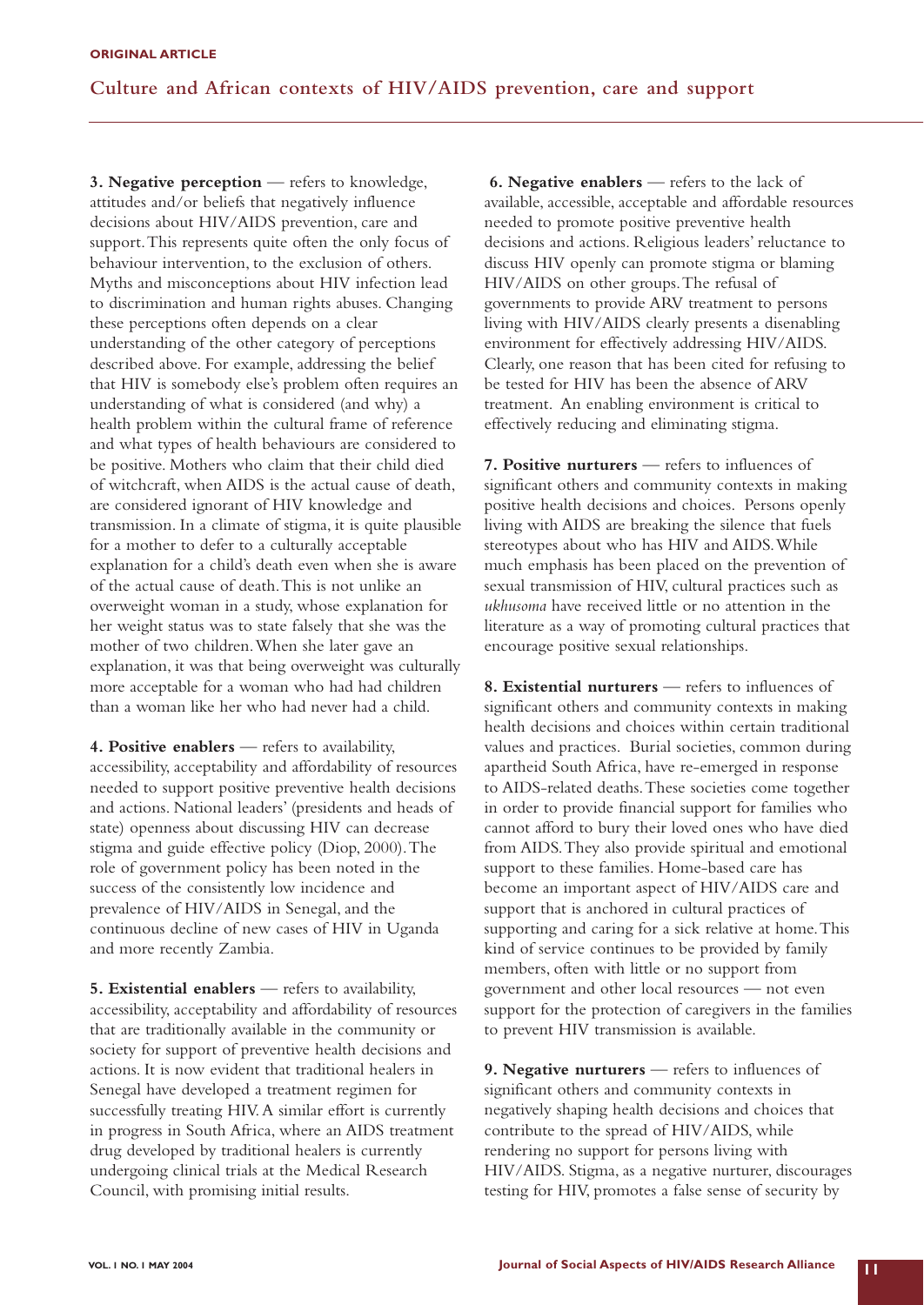encouraging unsafe sexual behaviour, and forces infected persons underground, which leads to isolation from social support and available treatment that could have enabled the infected to live with the disease in dignity.

Having framed relevant sociocultural issues into these nine categories, a collective decision must be made to prioritise the point of intervention entry, given what research results show about the context of prevention that is likely to lead to a significant change in controlling the epidemic. In the examples cited above, a collective decision would be made based upon whether any changes would take place at the level of a person, the extended family, or the neighbourhood/ community. In a conventional model, we often begin the intervention by discussing individuals.

In the PEN-3 model the identity component is the last component, because it is the nature and context of the issues that determine which of the identity categories have the most impact in reducing the spread of HIV/AIDS. For example, the explanation of witchcraft as the cause of HIV could not effectively be examined simply at the individual level.An examination of the belief would involve a qualitative evaluation of the cultural contexts of such a belief and the role that a disenabling environment may play in the construction of HIV meanings at the individual level. In the final analysis, people's behaviour reflects their explanation of several factors in their environment.

#### **Conclusion**

Culture is central to HIV/AIDS prevention, care and support in Africa. Behavioural analysis and intervention points of entry into a community should focus on culture rather than on individual behaviours, as commonly done in HIV/AIDS interventions. PEN-3 is a model that addresses culture in the development, implementation and evaluation of health promotion programmes. It is presented to allow HIV/AIDS researchers and interventionists to conduct culturally based research and develop interventions to combat HIV/AIDS in Africa effectively. PEN-3 can be used to address AIDS-related stigma and accompanying discrimination and human rights abuses effectively. Rather than focusing almost exclusively on negative health behaviours, the model provides an opportunity for interventionists to address positive and existential behaviour so that negative practices, values

and behaviours are located within the broader context of culture.The cultural contexts as well as family and personal behaviours should be addressed simultaneously to ensure that targeted changes that result from planned interventions are sustainable beyond the life of the project.

#### **References**

Airhihenbuwa, C.O. (1989). Perspectives on AIDS in Africa: Strategies for prevention and control. *AIDS Education and Prevention*, 1(1), 57-69.

Airhihenbuwa, C.O. (1993). Health promotion for child survival in Africa:

Implications for cultural appropriateness. *International Journal of Health Education*, 12(3), 10-15.

Airhihenbuwa, C.O. (1995). *Health and culture: Beyond the western paradigm*.Thousand Oaks, California: Sage.

Airhihenbuwa, C.O. (1999). Of culture and multiverse: Renouncing "the universal truth" in health. *Journal of Health Education*, 30, 267-273.

Airhihenbuwa, C.O., Makinwa B. & Obregon, R. (2000).Toward a new communications framework for HIV/AIDS. *Journal of Health Communication*, 5(supplement), 101-111.

Brody, H. (1987). *Stories of sickness*. New Haven:Yale University Press.

Clarke-Hines, D. (1993). In the kingdom of culture: Black women and intersection of race, gender, and class. In G. Early (Ed.), *Lure and loathing: Essays on race, identity, and the ambivalence of assimilation*. NewYork: Penguin Press.

Dean, J. (2002). *Debate and development*:A series of Panos Perspectives. Series Editor, Heather Budge-Reid, London: Panos.

Diop,W. (2000). From government policy to community-based communication strategies in Africa: Lessons from Senegal and Uganda. *Journal of Health Communications*, 5, 113-118.

Dubois,W.E.B. (1969) 22nd ed.*The souls of black folk: Essays and sketches*. Greenwich, Conn.: Crest Book.

Erwin , D.O., Spatz,T.S., Stotts, C., Hollenberg, J.A. & Deloney, L.A. (1996). Increasing mammography and breast self-examination in African American women using witness Project Model. *Journal of Cancer Education*. 11(4), 210-215.

Fanon, F. (1986). *Black skin, white masks*. London: Pluto Press.

Garrett, L. (2000). *Betrayer of trust:The collapse of global public health*. NewYork: **Hyperion** 

Gisselquist, D., Potterat, J.J., Body, S. & Vachon, F. (2003). Let it be sexual: How health care transmission of AIDS in Africa was ignored. *International Journal of STD and AIDS*,14, 148-161.

Green, L.W. & Kreuter, M.W. (1999). *Health promotion planning:An educational and ecological approach*. Mountain View, CA: Mayfield Publishing.

Gwede, C. & McDermott, R.J. (1992).AIDS in Sub-Saharan Africa: Implications of health education. *AIDS Education and Prevention*, 4(4), 350-361.

Gyekye, K. (1997). *Tradition and modernity. Philosophical reflections on the African experience*. NewYork: Oxford.

Hahn, R.A. (1995). *Sickness and healing: an anthropological perspective*. NewYork:Yale University Press.

Huff, R.M. & Kline, M.V. (1999). *Promoting health in muliticultural populations:A handbook for practitioners*.Thousand Oaks, CA: Sage.

Kun, K.E. (1998).Vaginal drying agents and HIV transmission. *International Family Planning Perspectives*, 24, 93-94.

Lupton, D. (1994). *Medicine as culture: Illness, disease, and the body in Western societies*. London: Sage.

Mazrui,A.A. (1986). *The Africans:A triple heritage*. Boston: Little, Brown.

McKoy, S.S. (2001).*When whites riot:Writing race and violence in American and South African cultures*. Madison: University of Wisconsin Press.

Mudimbe,V.Y. (1988). *The invention of Africa: Gnosis, philosophy, and the order of knowledge*. Bloomington: Indiana University Press.

McNeil, D.G., Jr, (2002, October 9). Global war against AIDS runs short on vital weapon: Donated condoms. *The New York Times*, p.A11

Niang, C.I.,Tapsoba, P.,Weiss, E., Diagne, M., Niang,Y., Moreau,A.M., Gomis, D., Wade,A.S., Seck, K. & Castle C. (2003). It's raining stones: Stigma, HIV vulnerability among men who have sex with men in Dakar, Senegal. *Culture, Health and Sexuality*, 5, 499-512.

Oyewumi, O. (1997). *The invention of women: Making an African sense of western gender discourses*. Minneapolis: University of Minnesota Press.